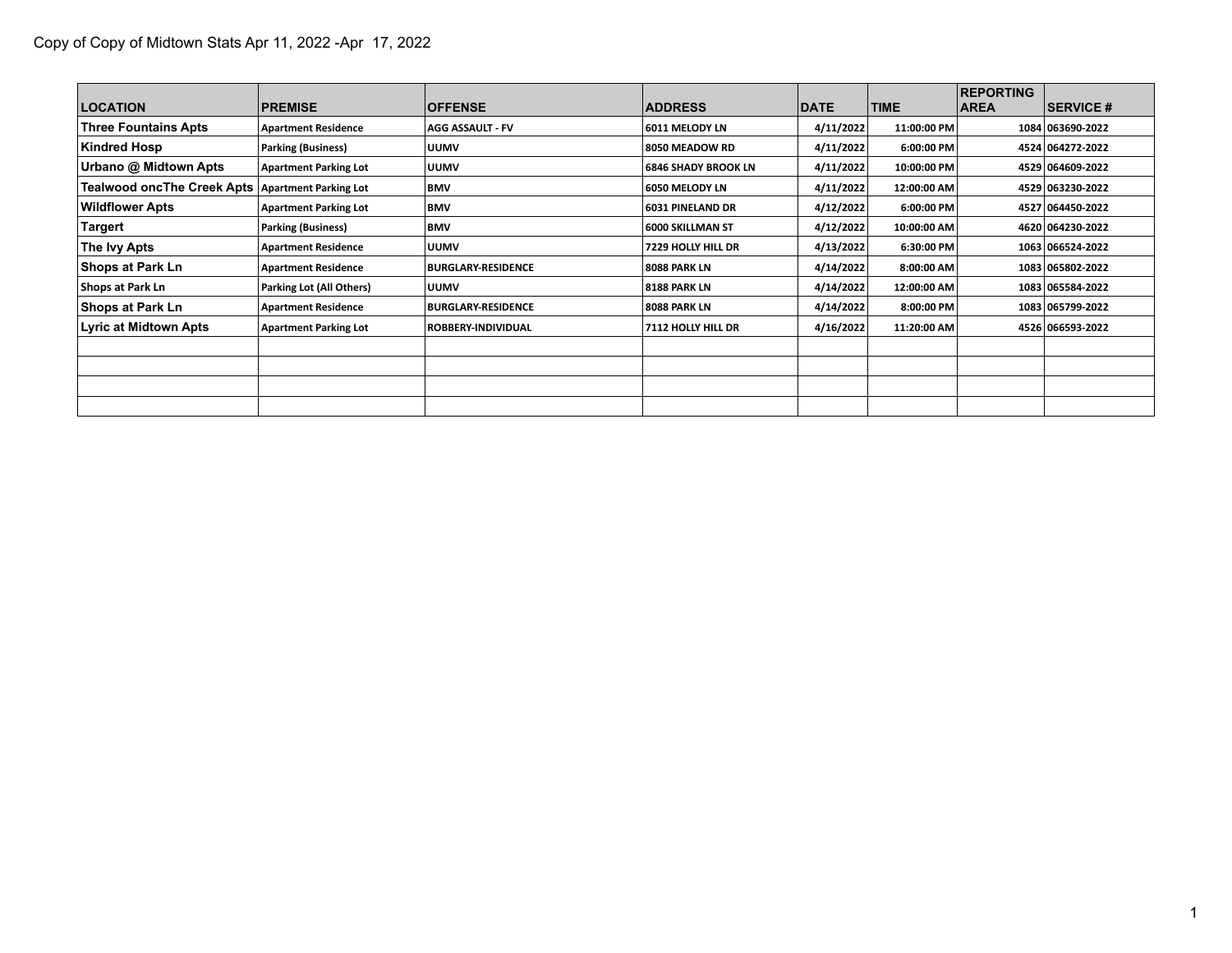## Copy of Copy of Midtown Stats Apr 11, 2022 -Apr 17, 2022

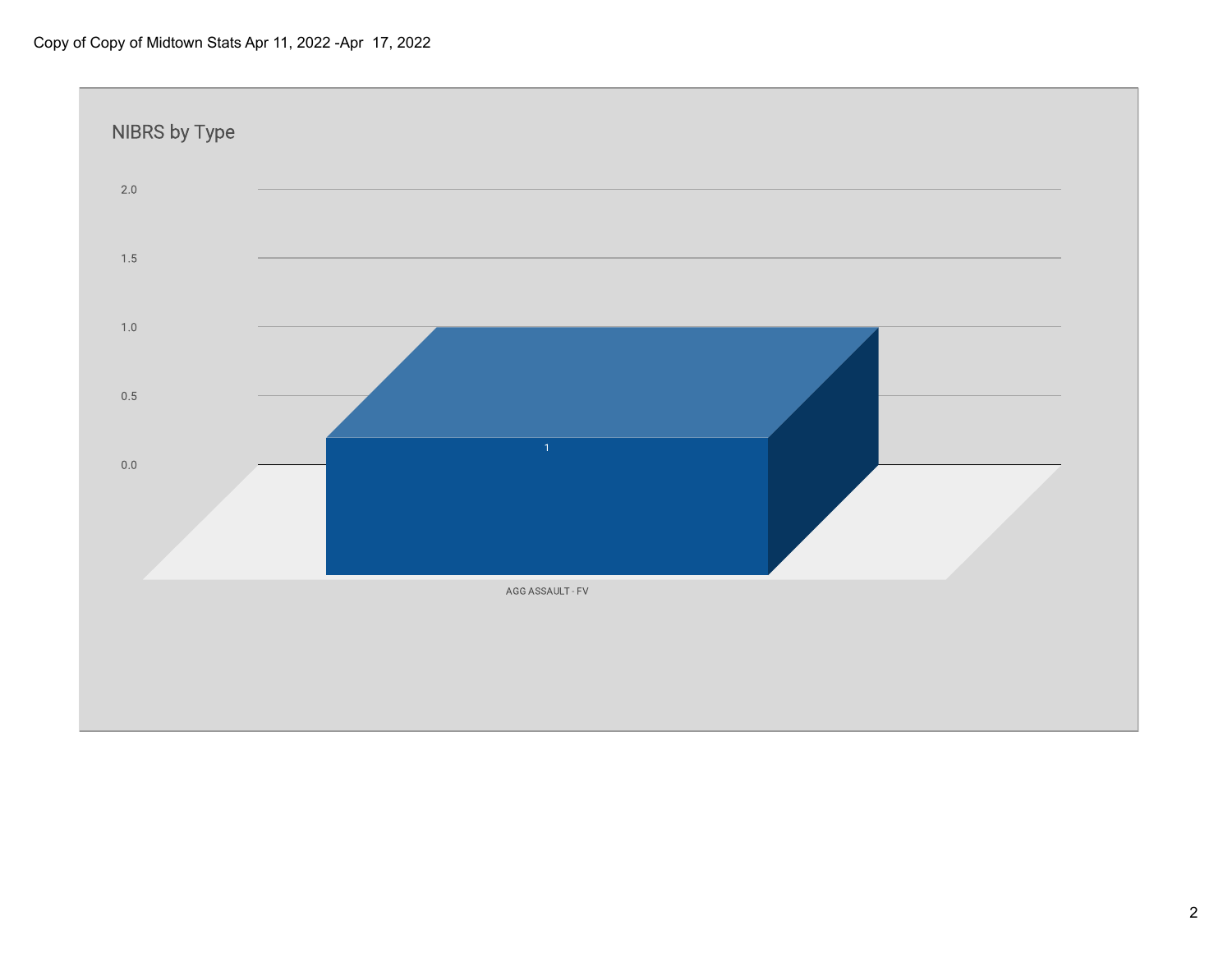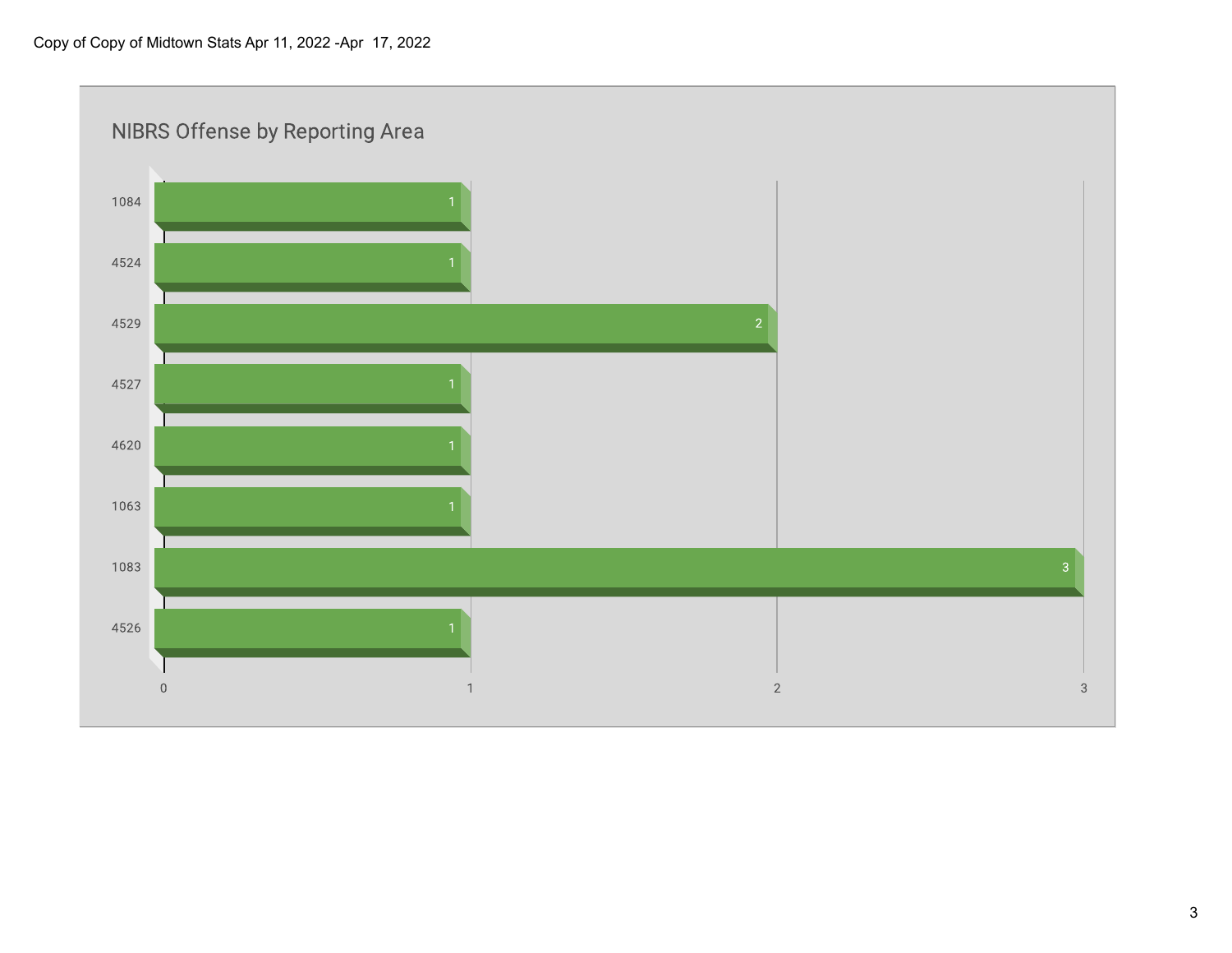